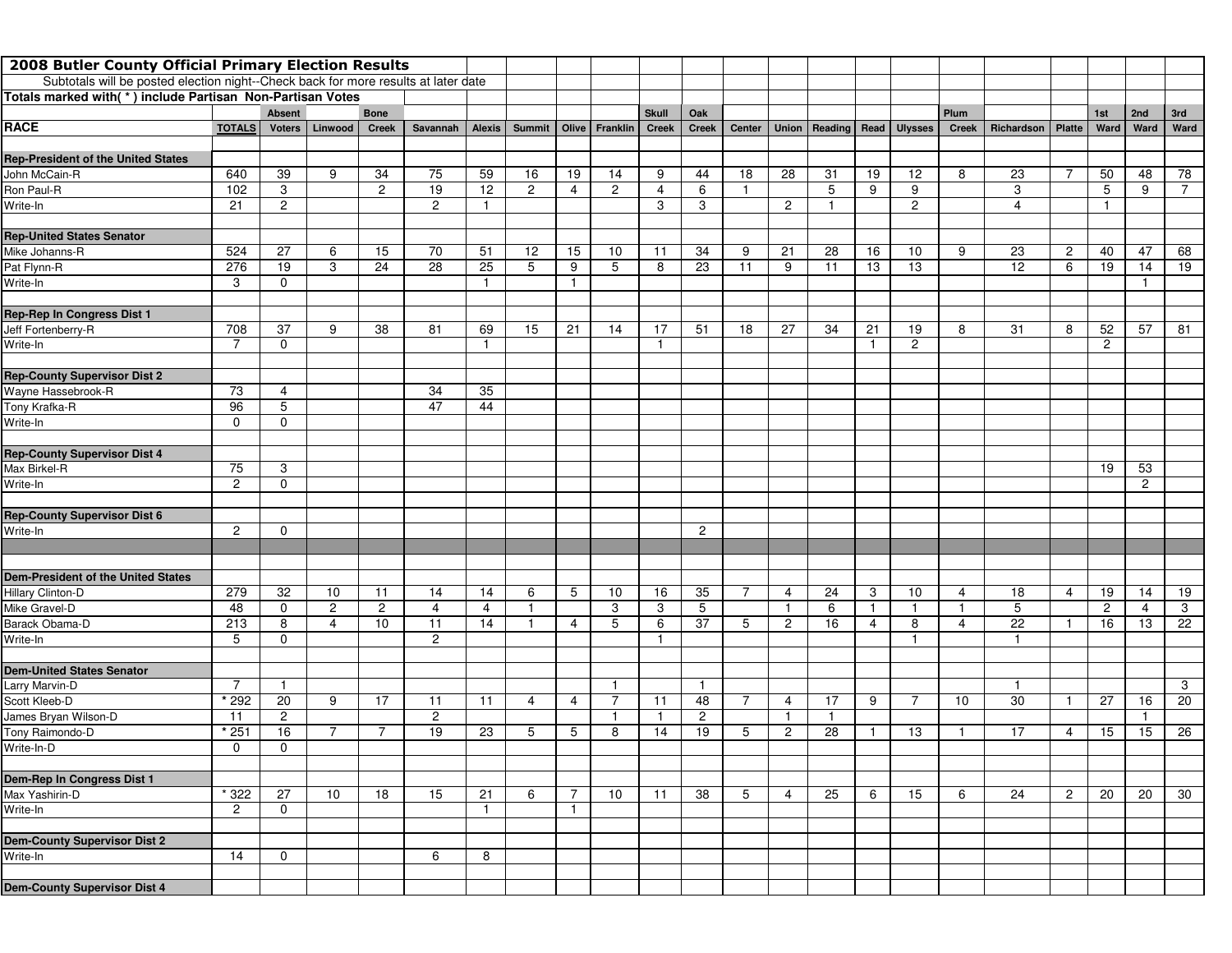| Write-In                                  | 5            | $\mathbf{1}$               |  |  |  |    |   |    |   |  |  |   | $\overline{c}$ | $\overline{2}$ |  |
|-------------------------------------------|--------------|----------------------------|--|--|--|----|---|----|---|--|--|---|----------------|----------------|--|
|                                           |              |                            |  |  |  |    |   |    |   |  |  |   |                |                |  |
| <b>Dem-County Supervisor Dist 6</b>       |              |                            |  |  |  |    |   |    |   |  |  |   |                |                |  |
| Larry Zadina-D                            | 102          | $\overline{c}$             |  |  |  | 13 | 5 | 70 | 9 |  |  | 3 |                |                |  |
| Write-In                                  | $\mathbf 0$  | $\mathbf 0$                |  |  |  |    |   |    |   |  |  |   |                |                |  |
|                                           |              |                            |  |  |  |    |   |    |   |  |  |   |                |                |  |
|                                           |              |                            |  |  |  |    |   |    |   |  |  |   |                |                |  |
| <b>Neb-President of the United States</b> |              |                            |  |  |  |    |   |    |   |  |  |   |                |                |  |
| Don J. Grundmann-N                        | $\mathbf 0$  | $\mathbf 0$                |  |  |  |    |   |    |   |  |  |   |                |                |  |
| Bryan Malatesta-N                         | $\mathbf 0$  | $\mathbf 0$                |  |  |  |    |   |    |   |  |  |   |                |                |  |
| Diane Beall Templin-N                     | $\mathbf 0$  | $\mathbf 0$                |  |  |  |    |   |    |   |  |  |   |                |                |  |
| Write-In                                  | $\mathbf 0$  | $\mathbf 0$                |  |  |  |    |   |    |   |  |  |   |                |                |  |
|                                           |              |                            |  |  |  |    |   |    |   |  |  |   |                |                |  |
| <b>Neb-United States Senator</b>          |              |                            |  |  |  |    |   |    |   |  |  |   |                |                |  |
| Kelly Renee Rosberg-N<br>Write-In         | $*2$<br>$*1$ | $\mathbf 0$<br>$\mathbf 0$ |  |  |  |    |   |    |   |  |  |   |                |                |  |
|                                           |              |                            |  |  |  |    |   |    |   |  |  |   |                |                |  |
| <b>Neb-Rep In Congress Dist 1</b>         |              |                            |  |  |  |    |   |    |   |  |  |   |                |                |  |
| Write-In                                  | $*1$         | $\mathbf 0$                |  |  |  |    |   |    |   |  |  |   |                |                |  |
|                                           |              |                            |  |  |  |    |   |    |   |  |  |   |                |                |  |
| <b>Neb-County Supervisor Dist 2</b>       |              |                            |  |  |  |    |   |    |   |  |  |   |                |                |  |
| Write-In                                  | $\mathbf 0$  | 0                          |  |  |  |    |   |    |   |  |  |   |                |                |  |
|                                           |              |                            |  |  |  |    |   |    |   |  |  |   |                |                |  |
| <b>Neb-County Supervisor Dist 4</b>       |              |                            |  |  |  |    |   |    |   |  |  |   |                |                |  |
| Write-In                                  | $\mathbf 0$  | $\mathbf 0$                |  |  |  |    |   |    |   |  |  |   |                |                |  |
|                                           |              |                            |  |  |  |    |   |    |   |  |  |   |                |                |  |
| <b>Neb-County Supervisor Dist 6</b>       |              |                            |  |  |  |    |   |    |   |  |  |   |                |                |  |
| Write-In                                  | $\mathbf 0$  | 0                          |  |  |  |    |   |    |   |  |  |   |                |                |  |
|                                           |              |                            |  |  |  |    |   |    |   |  |  |   |                |                |  |
|                                           |              |                            |  |  |  |    |   |    |   |  |  |   |                |                |  |
| <b>Grn-President of the United States</b> |              |                            |  |  |  |    |   |    |   |  |  |   |                |                |  |
| Jesse Johnson-Grn                         | $\mathbf 0$  | $\mathbf 0$                |  |  |  |    |   |    |   |  |  |   |                |                |  |
| Cynthia McKinney-Grn                      | $\mathsf{O}$ | 0                          |  |  |  |    |   |    |   |  |  |   |                |                |  |
| Kent Mesplay-Grn                          | $\mathbf 0$  | $\mathbf 0$                |  |  |  |    |   |    |   |  |  |   |                |                |  |
| Kat Swift-Grn                             | $\mathbf 0$  | $\mathbf 0$                |  |  |  |    |   |    |   |  |  |   |                |                |  |
| Write-In                                  | $\mathbf 0$  | $\mathbf 0$                |  |  |  |    |   |    |   |  |  |   |                |                |  |
|                                           |              |                            |  |  |  |    |   |    |   |  |  |   |                |                |  |
| <b>Grn-United States Senator</b>          |              |                            |  |  |  |    |   |    |   |  |  |   |                |                |  |
| Steven R. Larrick-Grn                     | $\mathsf{O}$ | $\mathbf 0$                |  |  |  |    |   |    |   |  |  |   |                |                |  |
| Write-In                                  | $\mathbf 0$  | $\mathbf 0$                |  |  |  |    |   |    |   |  |  |   |                |                |  |
|                                           |              |                            |  |  |  |    |   |    |   |  |  |   |                |                |  |
| <b>Grn-Rep In Congress Dist 1</b>         |              |                            |  |  |  |    |   |    |   |  |  |   |                |                |  |
| Write-In                                  | $\mathbf 0$  | 0                          |  |  |  |    |   |    |   |  |  |   |                |                |  |
|                                           |              |                            |  |  |  |    |   |    |   |  |  |   |                |                |  |
| <b>Grn-County Supervisor Dist 2</b>       |              | $\mathbf 0$                |  |  |  |    |   |    |   |  |  |   |                |                |  |
| Write-In                                  | $\mathsf{O}$ |                            |  |  |  |    |   |    |   |  |  |   |                |                |  |
| <b>Grn-County Supervisor Dist 4</b>       |              |                            |  |  |  |    |   |    |   |  |  |   |                |                |  |
| Write-In                                  | $\mathbf 0$  | $\mathbf 0$                |  |  |  |    |   |    |   |  |  |   |                |                |  |
|                                           |              |                            |  |  |  |    |   |    |   |  |  |   |                |                |  |
| <b>Grn-County Supervisor Dist 6</b>       |              |                            |  |  |  |    |   |    |   |  |  |   |                |                |  |
| Write-In                                  | $\mathbf 0$  | $\mathbf 0$                |  |  |  |    |   |    |   |  |  |   |                |                |  |
|                                           |              |                            |  |  |  |    |   |    |   |  |  |   |                |                |  |
|                                           |              |                            |  |  |  |    |   |    |   |  |  |   |                |                |  |
|                                           |              |                            |  |  |  |    |   |    |   |  |  |   |                |                |  |